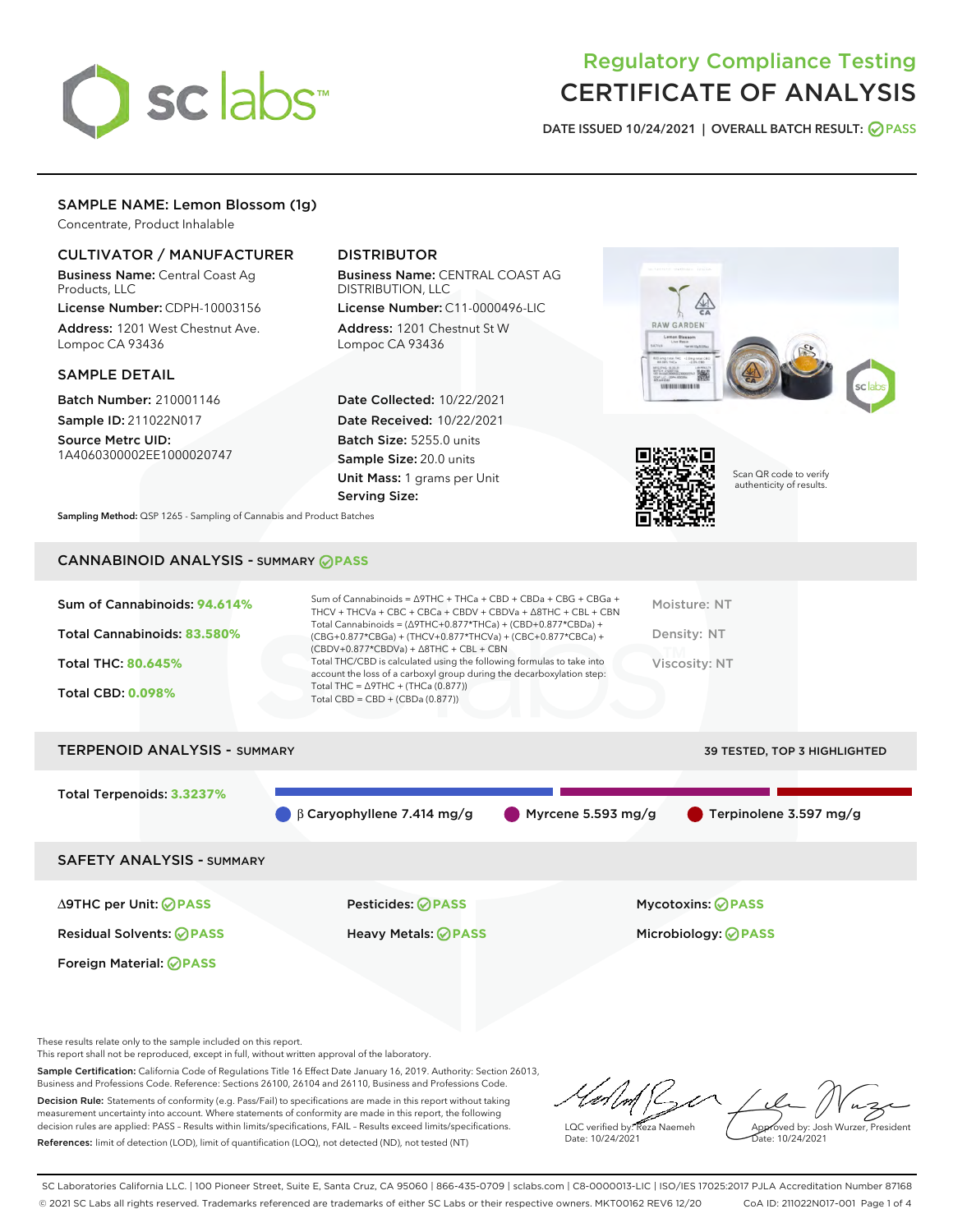



LEMON BLOSSOM (1G) | DATE ISSUED 10/24/2021 | OVERALL BATCH RESULT: **○** PASS

#### CANNABINOID TEST RESULTS - 10/24/2021 2 PASS

Tested by high-performance liquid chromatography with diode-array detection (HPLC-DAD). **Method:** QSP 1157 - Analysis of Cannabinoids by HPLC-DAD

#### TOTAL CANNABINOIDS: **83.580%**

Total Cannabinoids (Total THC) + (Total CBD) + (Total CBG) + (Total THCV) + (Total CBC) + (Total CBDV) + ∆8THC + CBL + CBN

TOTAL THC: **80.645%** Total THC (∆9THC+0.877\*THCa)

TOTAL CBD: **0.098%**

Total CBD (CBD+0.877\*CBDa)

TOTAL CBG: 1.341% Total CBG (CBG+0.877\*CBGa)

TOTAL THCV: 0.913% Total THCV (THCV+0.877\*THCVa)

TOTAL CBC: 0.583% Total CBC (CBC+0.877\*CBCa)

TOTAL CBDV: ND Total CBDV (CBDV+0.877\*CBDVa)

| <b>COMPOUND</b> | LOD/LOQ<br>(mg/g)          | <b>MEASUREMENT</b><br><b>UNCERTAINTY</b><br>mg/g | <b>RESULT</b><br>(mg/g) | <b>RESULT</b><br>(%) |
|-----------------|----------------------------|--------------------------------------------------|-------------------------|----------------------|
| <b>THCa</b>     | 0.05/0.14                  | ±22.304                                          | 867.85                  | 86.785               |
| <b>A9THC</b>    | 0.06 / 0.26                | ±1.560                                           | 45.35                   | 4.535                |
| <b>CBGa</b>     | 0.1 / 0.2                  | ±0.66                                            | 12.7                    | 1.27                 |
| <b>THCVa</b>    | 0.07/0.20                  | ±0.453                                           | 9.50                    | 0.950                |
| <b>CBCa</b>     | 0.07 / 0.28                | ±0.286                                           | 5.85                    | 0.585                |
| <b>CBG</b>      | 0.06/0.19                  | ±0.089                                           | 2.27                    | 0.227                |
| <b>CBDa</b>     | 0.02 / 0.19                | ±0.033                                           | 1.12                    | 0.112                |
| <b>THCV</b>     | 0.1/0.2                    | ±0.04                                            | 0.8                     | 0.08                 |
| <b>CBC</b>      | 0.2 / 0.5                  | ±0.02                                            | 0.7                     | 0.07                 |
| A8THC           | 0.1/0.4                    | N/A                                              | <b>ND</b>               | <b>ND</b>            |
| <b>CBD</b>      | 0.07/0.29                  | N/A                                              | <b>ND</b>               | <b>ND</b>            |
| <b>CBDV</b>     | 0.04 / 0.15                | N/A                                              | <b>ND</b>               | <b>ND</b>            |
| <b>CBDVa</b>    | 0.03 / 0.53                | N/A                                              | <b>ND</b>               | <b>ND</b>            |
| <b>CBL</b>      | 0.06 / 0.24                | N/A                                              | <b>ND</b>               | <b>ND</b>            |
| <b>CBN</b>      | 0.1 / 0.3                  | N/A                                              | <b>ND</b>               | <b>ND</b>            |
|                 | <b>SUM OF CANNABINOIDS</b> |                                                  | 946.14 mg/g             | 94.614%              |

#### **UNIT MASS: 1 grams per Unit**

| ∆9THC per Unit                        | 1120 per-package limit     | 45.35 mg/unit<br><b>PASS</b> |
|---------------------------------------|----------------------------|------------------------------|
| <b>Total THC per Unit</b>             |                            | 806.45 mg/unit               |
| <b>CBD per Unit</b>                   |                            | <b>ND</b>                    |
| <b>Total CBD per Unit</b>             |                            | $0.98$ mg/unit               |
| Sum of Cannabinoids<br>per Unit       |                            | 946.14 mg/unit               |
| <b>Total Cannabinoids</b><br>per Unit |                            | 835.80 mg/unit               |
| <b>MOISTURE TEST RESULT</b>           | <b>DENSITY TEST RESULT</b> | <b>VISCOSITY TEST RESULT</b> |

Not Tested

Not Tested

Not Tested

#### TERPENOID TEST RESULTS - 10/24/2021

Terpene analysis utilizing gas chromatography-flame ionization detection (GC-FID). **Method:** QSP 1192 - Analysis of Terpenoids by GC-FID

| <b>COMPOUND</b>           | LOD/LOQ<br>(mg/g) | <b>MEASUREMENT</b><br><b>UNCERTAINTY</b><br>mg/g | <b>RESULT</b><br>(mg/g)                         | <b>RESULT</b><br>$(\%)$ |
|---------------------------|-------------------|--------------------------------------------------|-------------------------------------------------|-------------------------|
| $\beta$ Caryophyllene     | 0.004 / 0.012     | ±0.2639                                          | 7.414                                           | 0.7414                  |
| <b>Myrcene</b>            | 0.008 / 0.025     | ±0.0721                                          | 5.593                                           | 0.5593                  |
| Terpinolene               | 0.008 / 0.026     | ±0.0737                                          | 3.597                                           | 0.3597                  |
| Limonene                  | 0.005 / 0.016     | ±0.0494                                          | 3.453                                           | 0.3453                  |
| $\alpha$ Humulene         | 0.009 / 0.029     | ±0.0795                                          | 2.478                                           | 0.2478                  |
| trans- $\beta$ -Farnesene | 0.008 / 0.025     | ±0.0614                                          | 1.729                                           | 0.1729                  |
| Ocimene                   | 0.011 / 0.038     | ±0.0471                                          | 1.468                                           | 0.1468                  |
| Linalool                  | 0.009 / 0.032     | ±0.0540                                          | 1.420                                           | 0.1420                  |
| Guaiol                    | 0.009 / 0.030     | ±0.0461                                          | 0.977                                           | 0.0977                  |
| $\alpha$ Bisabolol        | 0.008 / 0.026     | ±0.0421                                          | 0.788                                           | 0.0788                  |
| <b>Terpineol</b>          | 0.016 / 0.055     | ±0.0394                                          | 0.641                                           | 0.0641                  |
| $\beta$ Pinene            | 0.004 / 0.014     | ±0.0073                                          | 0.633                                           | 0.0633                  |
| <b>Nerolidol</b>          | 0.009 / 0.028     | ±0.0347                                          | 0.552                                           | 0.0552                  |
| $\alpha$ Pinene           | 0.005 / 0.017     | ±0.0047                                          | 0.550                                           | 0.0550                  |
| Fenchol                   | 0.010 / 0.034     | ±0.0189                                          | 0.489                                           | 0.0489                  |
| Caryophyllene<br>Oxide    | 0.010 / 0.033     | ±0.0167                                          | 0.364                                           | 0.0364                  |
| Valencene                 | 0.009 / 0.030     | ±0.0123                                          | 0.178                                           | 0.0178                  |
| <b>Borneol</b>            | 0.005 / 0.016     | ±0.0066                                          | 0.158                                           | 0.0158                  |
| $\gamma$ Terpinene        | 0.006 / 0.018     | ±0.0019                                          | 0.109                                           | 0.0109                  |
| $\alpha$ Terpinene        | 0.005 / 0.017     | ±0.0014                                          | 0.097                                           | 0.0097                  |
| $\alpha$ Phellandrene     | 0.006 / 0.020     | ±0.0012                                          | 0.086                                           | 0.0086                  |
| Citronellol               | 0.003 / 0.010     | ±0.0039                                          | 0.080                                           | 0.0080                  |
| 3 Carene                  | 0.005 / 0.018     | ±0.0009                                          | 0.065                                           | 0.0065                  |
| Sabinene                  | 0.004 / 0.014     | ±0.0008                                          | 0.064                                           | 0.0064                  |
| Camphene                  | 0.005 / 0.015     | ±0.0006                                          | 0.049                                           | 0.0049                  |
| Sabinene Hydrate          | 0.006 / 0.022     | ±0.0019                                          | 0.048                                           | 0.0048                  |
| Fenchone                  | 0.009 / 0.028     | ±0.0014                                          | 0.047                                           | 0.0047                  |
| Eucalyptol                | 0.006 / 0.018     | ±0.0011                                          | 0.042                                           | 0.0042                  |
| Geraniol                  | 0.002 / 0.007     | ±0.0014                                          | 0.032                                           | 0.0032                  |
| p-Cymene                  | 0.005 / 0.016     | ±0.0005                                          | 0.018                                           | 0.0018                  |
| Nerol                     | 0.003 / 0.011     | ±0.0008                                          | 0.018                                           | 0.0018                  |
| Cedrol                    | 0.008 / 0.027     | N/A                                              | <loq< th=""><th><loq< th=""></loq<></th></loq<> | <loq< th=""></loq<>     |
| (-)-Isopulegol            | 0.005 / 0.016     | N/A                                              | ND                                              | ND                      |
| Camphor                   | 0.006 / 0.019     | N/A                                              | <b>ND</b>                                       | ND                      |
| Isoborneol                | 0.004 / 0.012     | N/A                                              | ND                                              | ND                      |
| Menthol                   | 0.008 / 0.025     | N/A                                              | ND                                              | ND                      |
| R-(+)-Pulegone            | 0.003 / 0.011     | N/A                                              | ND                                              | ND                      |
| <b>Geranyl Acetate</b>    | 0.004 / 0.014     | N/A                                              | ND                                              | ND                      |
| $\alpha$ Cedrene          | 0.005 / 0.016     | N/A                                              | ND                                              | <b>ND</b>               |
| <b>TOTAL TERPENOIDS</b>   |                   |                                                  | 33.237 mg/g                                     | 3.3237%                 |

SC Laboratories California LLC. | 100 Pioneer Street, Suite E, Santa Cruz, CA 95060 | 866-435-0709 | sclabs.com | C8-0000013-LIC | ISO/IES 17025:2017 PJLA Accreditation Number 87168 © 2021 SC Labs all rights reserved. Trademarks referenced are trademarks of either SC Labs or their respective owners. MKT00162 REV6 12/20 CoA ID: 211022N017-001 Page 2 of 4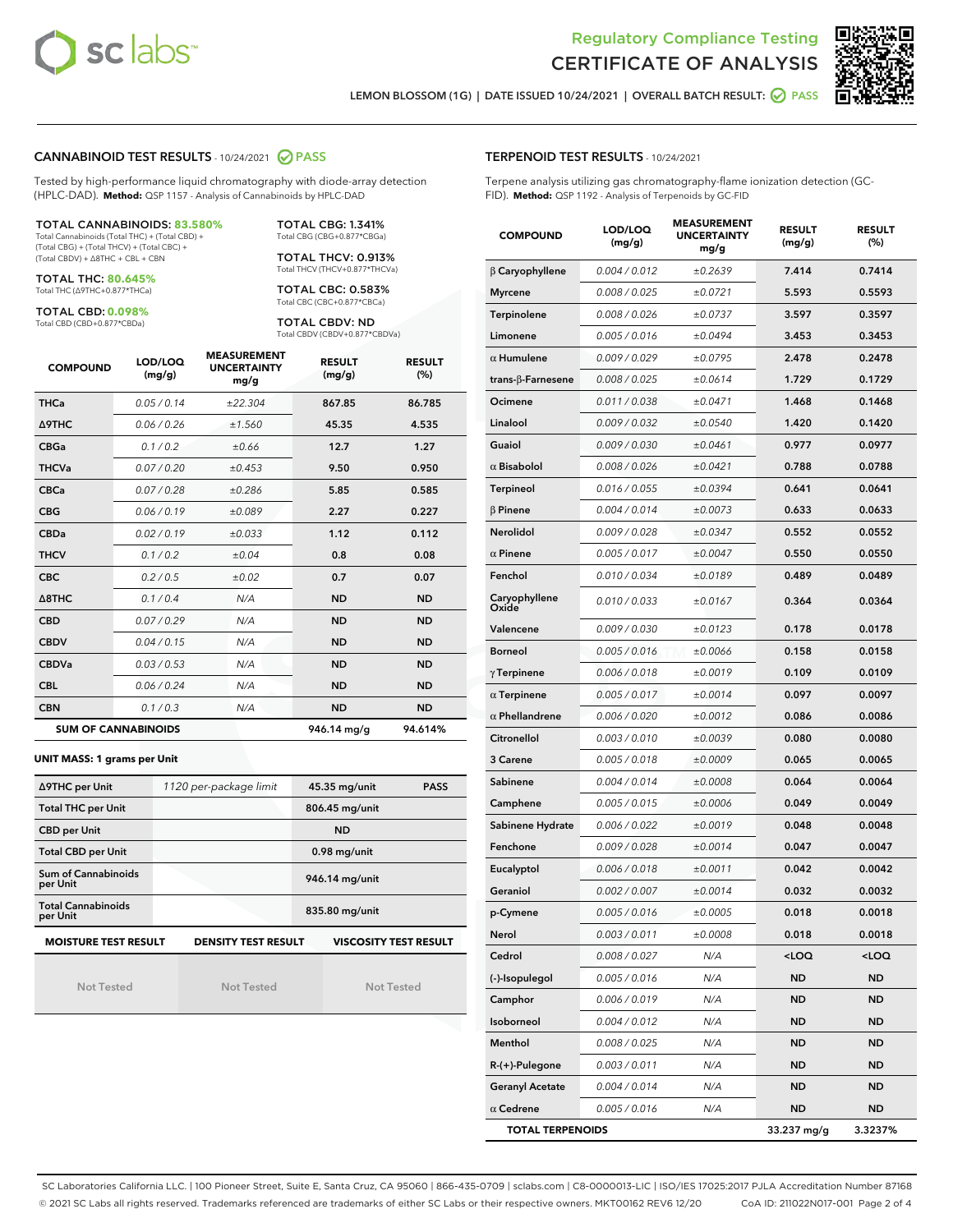



LEMON BLOSSOM (1G) | DATE ISSUED 10/24/2021 | OVERALL BATCH RESULT: @ PASS

# CATEGORY 1 PESTICIDE TEST RESULTS - 10/24/2021 2 PASS

Pesticide and plant growth regulator analysis utilizing high-performance liquid chromatography-mass spectrometry (HPLC-MS) or gas chromatography-mass spectrometry (GC-MS). \*GC-MS utilized where indicated. **Method:** QSP 1212 - Analysis of Pesticides and Mycotoxins by LC-MS or QSP 1213 - Analysis of Pesticides by GC-MS

| <b>COMPOUND</b>             | LOD/LOQ<br>$(\mu g/g)$ | <b>ACTION</b><br><b>LIMIT</b><br>$(\mu g/g)$ | <b>MEASUREMENT</b><br><b>UNCERTAINTY</b><br>µg/g | <b>RESULT</b><br>$(\mu g/g)$ | <b>RESULT</b> |
|-----------------------------|------------------------|----------------------------------------------|--------------------------------------------------|------------------------------|---------------|
| Aldicarb                    | 0.03 / 0.08            | $\geq$ LOD                                   | N/A                                              | <b>ND</b>                    | <b>PASS</b>   |
| Carbofuran                  | 0.02/0.05              | $\ge$ LOD                                    | N/A                                              | <b>ND</b>                    | <b>PASS</b>   |
| Chlordane*                  | 0.03 / 0.08            | $\ge$ LOD                                    | N/A                                              | <b>ND</b>                    | <b>PASS</b>   |
| Chlorfenapyr*               | 0.03/0.10              | $\ge$ LOD                                    | N/A                                              | <b>ND</b>                    | <b>PASS</b>   |
| Chlorpyrifos                | 0.02 / 0.06            | $\ge$ LOD                                    | N/A                                              | <b>ND</b>                    | <b>PASS</b>   |
| Coumaphos                   | 0.02 / 0.07            | $\ge$ LOD                                    | N/A                                              | <b>ND</b>                    | <b>PASS</b>   |
| Daminozide                  | 0.02 / 0.07            | $\ge$ LOD                                    | N/A                                              | <b>ND</b>                    | <b>PASS</b>   |
| <b>DDVP</b><br>(Dichlorvos) | 0.03/0.09              | $\ge$ LOD                                    | N/A                                              | <b>ND</b>                    | <b>PASS</b>   |
| Dimethoate                  | 0.03/0.08              | $\ge$ LOD                                    | N/A                                              | <b>ND</b>                    | <b>PASS</b>   |
| Ethoprop(hos)               | 0.03/0.10              | $\ge$ LOD                                    | N/A                                              | <b>ND</b>                    | <b>PASS</b>   |
| Etofenprox                  | 0.02 / 0.06            | $\ge$ LOD                                    | N/A                                              | <b>ND</b>                    | <b>PASS</b>   |
| Fenoxycarb                  | 0.03/0.08              | $\ge$ LOD                                    | N/A                                              | <b>ND</b>                    | <b>PASS</b>   |
| Fipronil                    | 0.03 / 0.08            | $\ge$ LOD                                    | N/A                                              | <b>ND</b>                    | <b>PASS</b>   |
| Imazalil                    | 0.02 / 0.06            | $\ge$ LOD                                    | N/A                                              | <b>ND</b>                    | <b>PASS</b>   |
| <b>Methiocarb</b>           | 0.02 / 0.07            | $\ge$ LOD                                    | N/A                                              | <b>ND</b>                    | <b>PASS</b>   |
| Methyl<br>parathion         | 0.03/0.10              | $\ge$ LOD                                    | N/A                                              | <b>ND</b>                    | <b>PASS</b>   |
| <b>Mevinphos</b>            | 0.03/0.09              | $\ge$ LOD                                    | N/A                                              | <b>ND</b>                    | <b>PASS</b>   |
| Paclobutrazol               | 0.02 / 0.05            | $\ge$ LOD                                    | N/A                                              | <b>ND</b>                    | <b>PASS</b>   |
| Propoxur                    | 0.03/0.09              | $\ge$ LOD                                    | N/A                                              | <b>ND</b>                    | <b>PASS</b>   |
| Spiroxamine                 | 0.03 / 0.08            | $\ge$ LOD                                    | N/A                                              | <b>ND</b>                    | <b>PASS</b>   |
| <b>Thiacloprid</b>          | 0.03/0.10              | $\ge$ LOD                                    | N/A                                              | <b>ND</b>                    | <b>PASS</b>   |
|                             |                        |                                              |                                                  |                              |               |

# CATEGORY 2 PESTICIDE TEST RESULTS - 10/24/2021 @ PASS

| <b>COMPOUND</b>          | LOD/LOQ<br>$(\mu g/g)$ | <b>ACTION</b><br>LIMIT<br>$(\mu g/g)$ | <b>MEASUREMENT</b><br><b>UNCERTAINTY</b><br>$\mu$ g/g | <b>RESULT</b><br>$(\mu g/g)$ | <b>RESULT</b> |
|--------------------------|------------------------|---------------------------------------|-------------------------------------------------------|------------------------------|---------------|
| Abamectin                | 0.03/0.10              | 0.1                                   | N/A                                                   | <b>ND</b>                    | <b>PASS</b>   |
| Acephate                 | 0.02/0.07              | 0.1                                   | N/A                                                   | <b>ND</b>                    | <b>PASS</b>   |
| Acequinocyl              | 0.02/0.07              | 0.1                                   | N/A                                                   | <b>ND</b>                    | <b>PASS</b>   |
| Acetamiprid              | 0.02 / 0.05            | 0.1                                   | N/A                                                   | <b>ND</b>                    | <b>PASS</b>   |
| Azoxystrobin             | 0.02/0.07              | 0.1                                   | N/A                                                   | <b>ND</b>                    | <b>PASS</b>   |
| <b>Bifenazate</b>        | 0.01/0.04              | 0.1                                   | N/A                                                   | <b>ND</b>                    | <b>PASS</b>   |
| <b>Bifenthrin</b>        | 0.02 / 0.05            | 3                                     | N/A                                                   | <b>ND</b>                    | <b>PASS</b>   |
| <b>Boscalid</b>          | 0.03/0.09              | 0.1                                   | N/A                                                   | <b>ND</b>                    | <b>PASS</b>   |
| Captan                   | 0.19/0.57              | 0.7                                   | N/A                                                   | <b>ND</b>                    | <b>PASS</b>   |
| Carbaryl                 | 0.02/0.06              | 0.5                                   | N/A                                                   | <b>ND</b>                    | <b>PASS</b>   |
| Chlorantranilip-<br>role | 0.04/0.12              | 10                                    | N/A                                                   | <b>ND</b>                    | <b>PASS</b>   |
| Clofentezine             | 0.03/0.09              | 0.1                                   | N/A                                                   | <b>ND</b>                    | <b>PASS</b>   |

| <b>CATEGORY 2 PESTICIDE TEST RESULTS</b> - 10/24/2021 continued |
|-----------------------------------------------------------------|
|-----------------------------------------------------------------|

| <b>COMPOUND</b>               | LOD/LOQ<br>$(\mu g/g)$ | <b>ACTION</b><br><b>LIMIT</b><br>(µg/g) | <b>MEASUREMENT</b><br><b>UNCERTAINTY</b><br>µg/g | <b>RESULT</b><br>$(\mu g/g)$ | <b>RESULT</b> |
|-------------------------------|------------------------|-----------------------------------------|--------------------------------------------------|------------------------------|---------------|
| Cyfluthrin                    | 0.12 / 0.38            | $\overline{c}$                          | N/A                                              | ND                           | <b>PASS</b>   |
| Cypermethrin                  | 0.11 / 0.32            | 1                                       | N/A                                              | <b>ND</b>                    | <b>PASS</b>   |
| Diazinon                      | 0.02 / 0.05            | 0.1                                     | N/A                                              | <b>ND</b>                    | <b>PASS</b>   |
| Dimethomorph                  | 0.03 / 0.09            | 2                                       | N/A                                              | ND                           | <b>PASS</b>   |
| Etoxazole                     | 0.02 / 0.06            | 0.1                                     | N/A                                              | <b>ND</b>                    | <b>PASS</b>   |
| Fenhexamid                    | 0.03 / 0.09            | 0.1                                     | N/A                                              | ND                           | <b>PASS</b>   |
| Fenpyroximate                 | 0.02 / 0.06            | 0.1                                     | N/A                                              | ND                           | <b>PASS</b>   |
| Flonicamid                    | 0.03 / 0.10            | 0.1                                     | N/A                                              | <b>ND</b>                    | <b>PASS</b>   |
| Fludioxonil                   | 0.03 / 0.10            | 0.1                                     | N/A                                              | ND                           | <b>PASS</b>   |
| Hexythiazox                   | 0.02 / 0.07            | 0.1                                     | N/A                                              | ND                           | <b>PASS</b>   |
| Imidacloprid                  | 0.04 / 0.11            | 5                                       | N/A                                              | ND                           | <b>PASS</b>   |
| Kresoxim-methyl               | 0.02 / 0.07            | 0.1                                     | N/A                                              | ND                           | <b>PASS</b>   |
| <b>Malathion</b>              | 0.03 / 0.09            | 0.5                                     | N/A                                              | <b>ND</b>                    | <b>PASS</b>   |
| Metalaxyl                     | 0.02 / 0.07            | $\overline{c}$                          | N/A                                              | <b>ND</b>                    | <b>PASS</b>   |
| Methomyl                      | 0.03 / 0.10            | $\mathbf{1}$                            | N/A                                              | ND                           | <b>PASS</b>   |
| Myclobutanil                  | 0.03 / 0.09            | 0.1                                     | N/A                                              | <b>ND</b>                    | <b>PASS</b>   |
| Naled                         | 0.02 / 0.07            | 0.1                                     | N/A                                              | <b>ND</b>                    | <b>PASS</b>   |
| Oxamyl                        | 0.04 / 0.11            | 0.5                                     | N/A                                              | ND                           | <b>PASS</b>   |
| Pentachloronitro-<br>benzene* | 0.03 / 0.09            | 0.1                                     | N/A                                              | ND                           | <b>PASS</b>   |
| Permethrin                    | 0.04 / 0.12            | 0.5                                     | N/A                                              | ND                           | <b>PASS</b>   |
| Phosmet                       | 0.03 / 0.10            | 0.1                                     | N/A                                              | <b>ND</b>                    | <b>PASS</b>   |
| Piperonylbu-<br>toxide        | 0.02 / 0.07            | 3                                       | N/A                                              | <b>ND</b>                    | <b>PASS</b>   |
| Prallethrin                   | 0.03 / 0.08            | 0.1                                     | N/A                                              | ND                           | <b>PASS</b>   |
| Propiconazole                 | 0.02 / 0.07            | 0.1                                     | N/A                                              | ND                           | <b>PASS</b>   |
| Pyrethrins                    | 0.04 / 0.12            | 0.5                                     | N/A                                              | <b>ND</b>                    | <b>PASS</b>   |
| Pyridaben                     | 0.02 / 0.07            | 0.1                                     | N/A                                              | ND                           | <b>PASS</b>   |
| Spinetoram                    | 0.02 / 0.07            | 0.1                                     | N/A                                              | ND                           | <b>PASS</b>   |
| Spinosad                      | 0.02 / 0.07            | 0.1                                     | N/A                                              | ND                           | <b>PASS</b>   |
| Spiromesifen                  | 0.02 / 0.05            | 0.1                                     | N/A                                              | ND                           | <b>PASS</b>   |
| Spirotetramat                 | 0.02 / 0.06            | 0.1                                     | N/A                                              | ND                           | <b>PASS</b>   |
| Tebuconazole                  | 0.02 / 0.07            | 0.1                                     | N/A                                              | ND                           | <b>PASS</b>   |
| Thiamethoxam                  | 0.03 / 0.10            | 5                                       | N/A                                              | ND                           | <b>PASS</b>   |
| Trifloxystrobin               | 0.03 / 0.08            | 0.1                                     | N/A                                              | <b>ND</b>                    | <b>PASS</b>   |

SC Laboratories California LLC. | 100 Pioneer Street, Suite E, Santa Cruz, CA 95060 | 866-435-0709 | sclabs.com | C8-0000013-LIC | ISO/IES 17025:2017 PJLA Accreditation Number 87168 © 2021 SC Labs all rights reserved. Trademarks referenced are trademarks of either SC Labs or their respective owners. MKT00162 REV6 12/20 CoA ID: 211022N017-001 Page 3 of 4